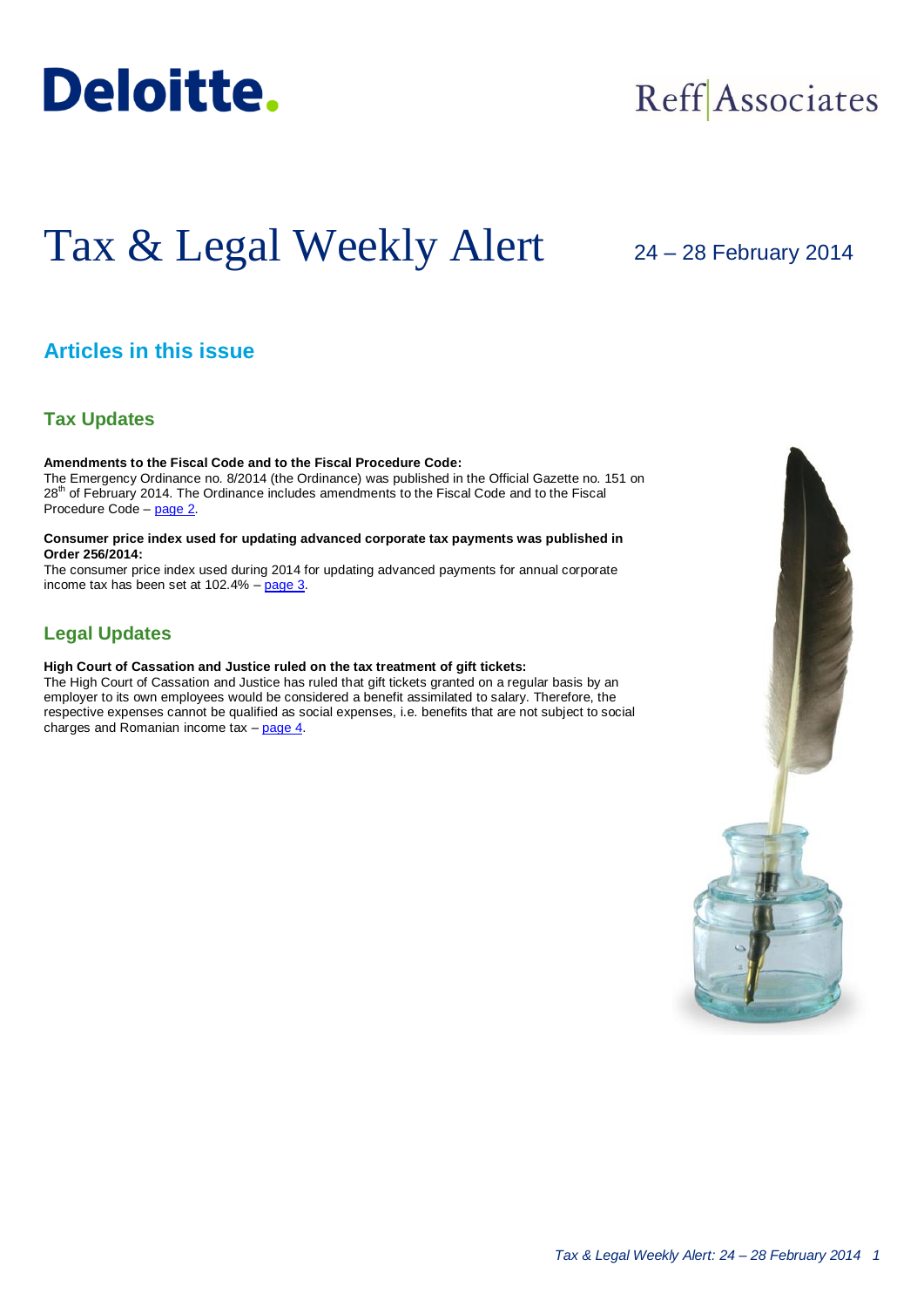## <span id="page-1-0"></span>**Amendments to the Fiscal Code and to the Fiscal Procedure Code**

The Emergency Ordinance no. 8/2014 (the Ordinance) was published in the Official Gazette no. 151 on 28th of February 2014. The Ordinance includes amendments to the Fiscal Code and to the Fiscal Procedure Code.

#### **I. Amendments to the Fiscal Code**

#### *Withholding tax on non-residents' income*

 The reimbursement procedure for the tax withheld in excess will no longer be regulated in the Fiscal Code, but in the Fiscal Procedure Code.

#### *VAT*

- The Ordinance introduces the definition of the telecommunication services.
- New rules are introduced regarding the place of taxation for electronic, telecommunication, broadcasting or television services to non-taxable persons.
- New amendments are brought in relation with registration in one single member state or for using a single VAT number for these services, rendered to non-taxable persons, the following regimes being listed:
	- the special regime applied by taxable persons who are not established in the European Union;
	- the special regime applied by the taxable persons established in the European Union, in a different member state than the state of consumption.
- The amendments brought to the Fiscal Code refering to VAT will enter into force starting with 1st of January, 2015.

#### *Excise duties*

- Economic operators that are in bankruptcy procedure and are performing activities with excisable products are not subject to the procedure for movement of excise goods under suspensive regime. In case the owned products no longer fulfil the legal conditions for trading, they will be sold only to warehouse keepers and will move accompanied by an invoice and under fiscal supervision.
- Producers of non-harmonized excisable products, liable to pay excise duties, are defined as economic operators that own raw materials and that produce these goods either themselves or by sending them to third parties for processing, whether the processing takes place in Romania or abroad.
- The provisions related to excise duties enter into force staring with 28th of February, 2014.

#### **II. Amendments brought to the Fiscal Procedure Code**

#### *Interest*

- The level of interest is reduced from 0.04% to 0.03% for each day of late payment of taxes or for refunds of taxes.
- The taxpayer is entitled to receive interest for tax receivables derived from cancellation of administrative acts.
- Accounts may be blocked only after 30 days from the date when the notification was communicated.
- The interest level for reschedule payment is set to 0.02% per each day of delay, starting with 1st of March, 2014.
- The above are applicable starting with 1<sup>st</sup> of March 2014.

#### *VAT refund*

- The VAT returns with request for refund, for which the amount requested is lower than RON 45.000, will be solved with subsequent tax audit (the previous threshold was of RON 10.000). However, this rule does not apply if:
	- the taxpayer has registered offences in the fiscal record; the taxpayer discovers a risk of an undeserved
	- reimbursement.

#### *Reporting obligations*

- A new compliance requirement is introduced for the payers of various types of income such as work related income, pensions or directors' fees. They have the obligation to submit a statement regarding the income paid to each beneficiary resident of another EU member state. The submission deadline is the end of February of the current year, for the previous year.
- Taxpayers may opt for certifying the tax returns. The certification represents an evaluation criterion in the risk assessment performed by tax authorities when selecting taxpayers for audits, decreasing the risk level.

#### *Settlement and set-off for tax receivables*

- New special rules for settlement of tax debts in case of suspension of the forced execution have been introduced.
- Amendments and clarifications regarding the set-off date for tax receivables have been introduced.
- New provisions regarding the reimbursement of withholding tax receivables to the income beneficiary have been introduced, among which:
	- The reconciliation of the amounts paid back by the income payer with other similar tax liabilities during the reimbursement period;
	- For the tax adjusted as mentioned above, the income payer will not submit a rectifying return.
- The conflict of competency concept regarding the administration of tax receivables has been defined. Also, the tax amount for which appeal letters are solved by the General Direction for Solving Appeals from ANAF was increased from RON 3,000,000 to RON 5,000,000.

#### **Contact us:**

#### **[Dan Badin](mailto:dbadin@deloittece.com)**

Tax & Legal Partner-in-Charge +40 21 207 53 92

#### **[Pieter Wessel](mailto:pwessel@deloittece.com)** Partener

+40 21 207 52 42

#### **[Raluca Bontas](mailto:rbontas@deloittece.com)**

**Director** +40 21 207 53 50

#### **[Andrei Tercu](mailto:atercu@deloittece.com)**

Manager +40 21 207 56 16

#### **[Ramona Trusculescu](mailto:rtrusculescu@deloittece.com) Manager**

+40 21 207 56 45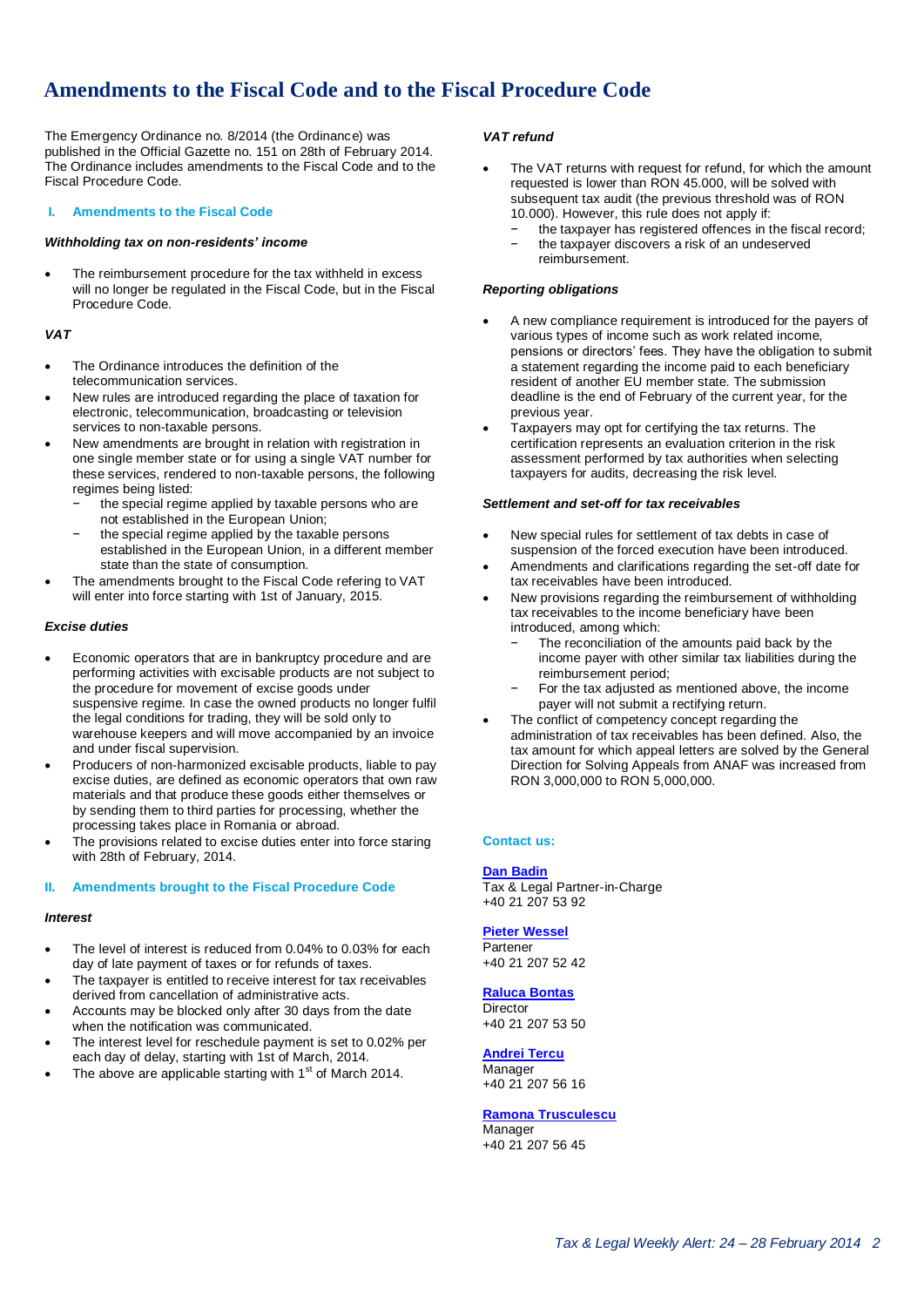## <span id="page-2-0"></span>**Consumer price index used for updating advanced corporate tax payments was published in Order 256/2014**

The consumer price index used during 2014 for updating advanced payments for annual corporate income tax has been set at 102.4%. **Contact us:**

**[Dan Badin](mailto:dbadin@deloittece.com)** Tax & Legal Partner-in-Charge +40 21 207 53 92

**[Andrei Tercu](mailto:atercu@deloittece.com) Manager** +40 21 207 56 16

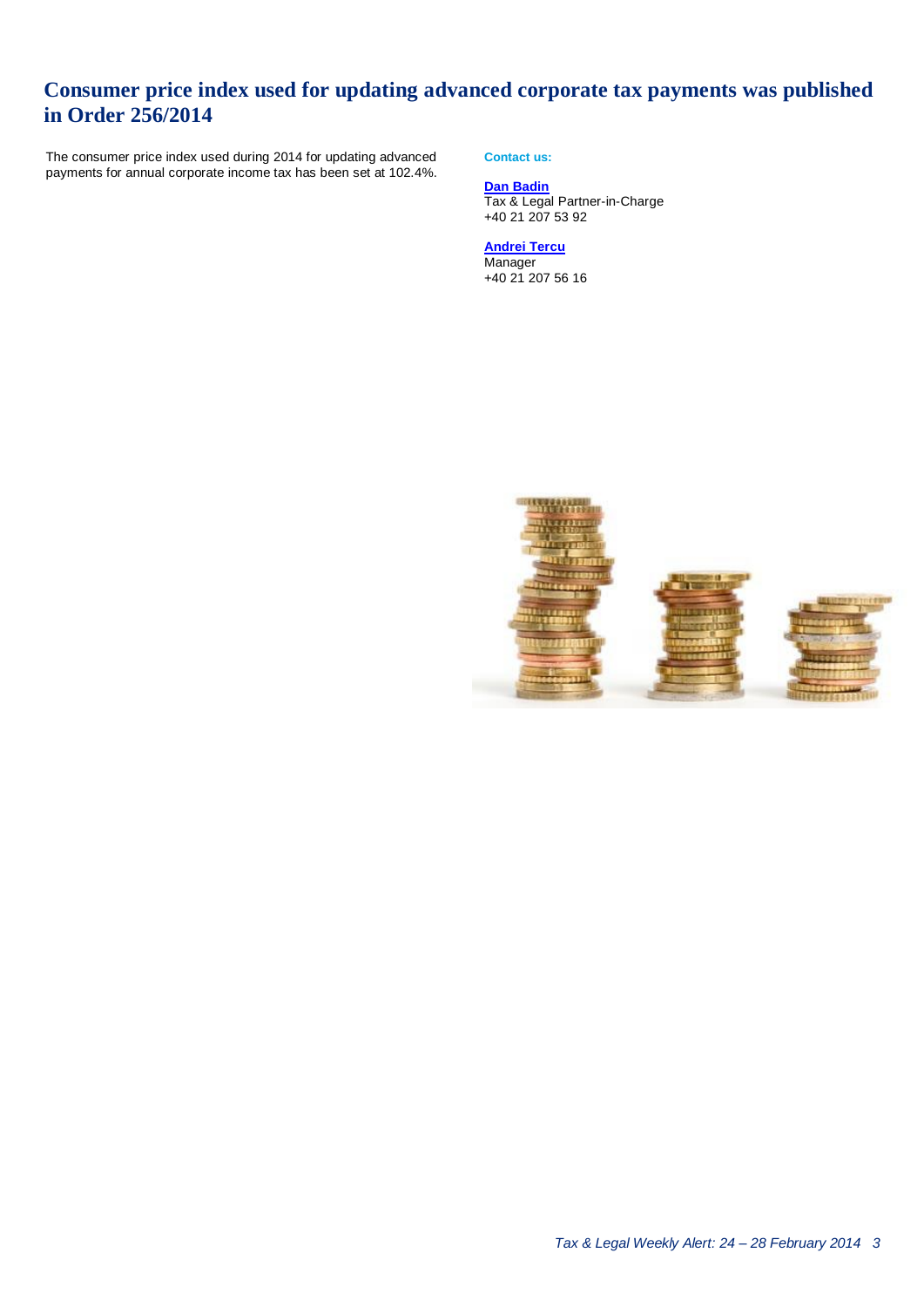## **High Court of Cassation and Justice ruled on the tax treatment of gift tickets**

#### **Decision no. 605/2013 awarded by the High Court of Cassation and Justice in the public hearing held on 9 July 2013 with respect to tax treatment applicable to gift tickets**

The court has ruled that gift tickets granted on a regular basis by an employer to its own employees (as a reward for their seniority within the company) would be considered a benefit assimilated to salary. Therefore, the respective expenses incurred by the employer cannot be qualified as social expenses (in the form of social support given for unforeseen events), *i.e*., salary benefits that are not subject to social charges and Romanian income tax.

For assessing whether a particular amount qualifies as a social expense, the High Court of Cassation and Justice has considered the following criteria:

- *The social character*: the amounts are provided for events in which the employee incurs additional expenses;
- *The occasional character*: the amounts are not paid on a regular basis (annually, quarterly);
- *The voluntary character*: the amounts are not paid for performing an obligation arising from an individual or collective labour agreement;
- *The personal character*: the amount is granted only for a particular case involving a person/groups of persons. Otherwise, if the sum is granted to the entire personnel this may entail that the amounts are not meant for social purposes.

If the amounts paid by the employer do not meet the conditions mentioned above, the tax authorities may requalify them as salary assimilated income. Thus, gift tickets granted to employees for other purposes than social ones (in accordance with the provisions of Law no. 193/ 2006) will be treated as salary assimilated income and will be subject to taxation as any other benefits.

Thus, the practice of the courts also confirms that providing gift tickets on a regular basis by an employer to its own employees, based on the employment relationship and not for special events (*e.g*., funeral, illness, childbirth), cannot legally be treated as a social expense. In such cases, the value of the gift tickets will be taxed as salary assimilated income.

#### <span id="page-3-0"></span>**Contact us:**

#### **[Raluca Bontas](mailto:rbontas@deloittece.com) Director**

+40 21 207 53 50

#### **[Florentina Munteanu](mailto:fmunteanu@deloittece.com)** Attorney at Law +40 21 207 52 75

**[Adrian Stoian](mailto:fstoian@deloittece.com) Manager** +40 21 207 53 90